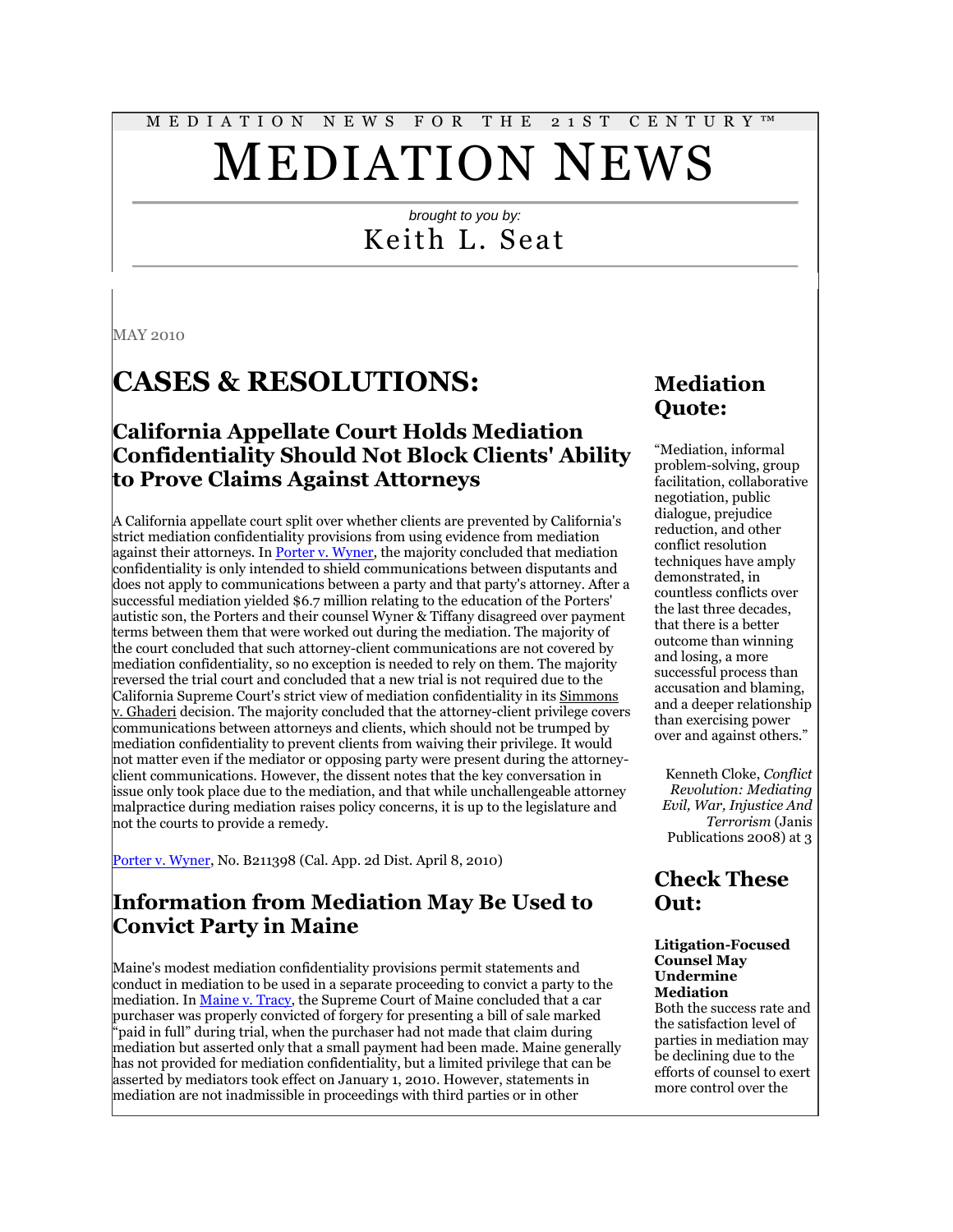proceedings between the mediating parties that do not involve the subject matter of the mediation. Tracy also argued that his Fifth Amendment right against selfincrimination was violated because the mediator did not warn him that information from the mediation might be admissible in other proceedings. However, the Court expressly declined to require mediators in court-ordered mediations to warn against self-incrimination.

[Maine v. Tracy,](http://tinyurl.com/23fh2kl) No. Ken-09-357 (Maine March 25, 2010) (Subscription Required)

#### **California Court Denies Sanctions Against Counsel Who Refused to Interpret Mediator's Communications to Their Clients**

A federal district court in California declined to sanction plaintiffs' counsel for refusing to interpret so a mediator could present settlement offers and explanations directly to Spanish-speaking plaintiffs during a mediation which did not settle. The court rejected defendant's argument that plaintiffs' counsel did not mediate in good faith, noting that the mediation was not court ordered and there was no indication that direct communication would have resulted in settlement. The court suggested that if the mediator or the defendant felt that direct communication with plaintiffs was critical they should have ensured that an interpreter would be present during the mediation.

EEOC v. ABM Industries, Inc., No. 1:07-cv-01428 (E.D. Cal., March 3, 2010) (Subscription Required)

#### **Massachusetts Appellate Court Enforces "Agreement in Principle" Signed at Mediation**

Summary judgment was upheld by the Massachusetts appellate court enforcing an "agreement in principle" which was signed at the end of a lengthy mediation process, even though the parties were later unable to agree on the more detailed settlement agreement intended. The court explained that an intention to draft a more complete agreement did not mean that the agreement in principle was unenforceable, since it was complete, sufficiently definite and the parties intended to be bound when it was signed. The court bolstered its conclusions by noting the course of the mediation effort over thirteen months, the intensity and duration of the final mediation session involving senior party representatives, and the involvement of a recognized expert mediator.

[Targus Group International v. Sherman,](http://tinyurl.com/y245pbv) No. 08-P-113 (Mass. App. March 5, 2010)

#### **Massachusetts Court Enforces Oral Mediation Agreement**

The federal district court in Massachusetts enforced an oral agreement reached in mediation against an age discrimination claimant who changed her mind the morning after the mediation. The claimant refused to sign a written settlement agreement prepared by defendant which contained a seven day period for revoking consent (since it was an age discrimination case). The court noted that even though complainant could have backed out if she had signed the agreement, she could not back out of the oral agreement since no mention had been made about rescission. The court didn't believe any more time was needed to consider the settlement terms beyond the duration of the mediation. The opinion did not discuss mediation

mediation process. Counsel are tending to move away from joint sessions, preventing principals from engaging with each other, and are focusing only on legal issues and the bottom line, to the exclusion of other interests the parties may have. Counsel may also try to game the mediation, which can harm the process for all participants. [Daily Journal.com](http://adjmediator.wordpress.com/2010/02/19/who-took-the-me-out-of-mediation/)

(January 15, 2010)

#### **Juvenile Offender Mediation Program Expanding as Success Shown**

A mediation program which brings juvenile offenders face to face with their victims has been highly successful in Bridgeport, Connecticut and has expanded to the courts in Stamford, Danbury, Waterbury and Norwalk. The program reduces recidivism by more than half by having juveniles dialogue with and try to explain themselves to the people affected by their crimes, generally resulting in offenders accepting responsibility. Agreement is reached in about 95% of the mediations, with victims empowered by being able to speak to the young people, as well as having significant input into reparations and remedies, which may include apologies and community service. [Newstimes.com](http://www.newstimes.com/local/article/Study-Juvenile-mediation-cuts-repeat-offenses-335216.php) (January  $24, 2010)$ 

**Peace Mediator Being Featured in Major Hollywood Movie** Canadian mediator and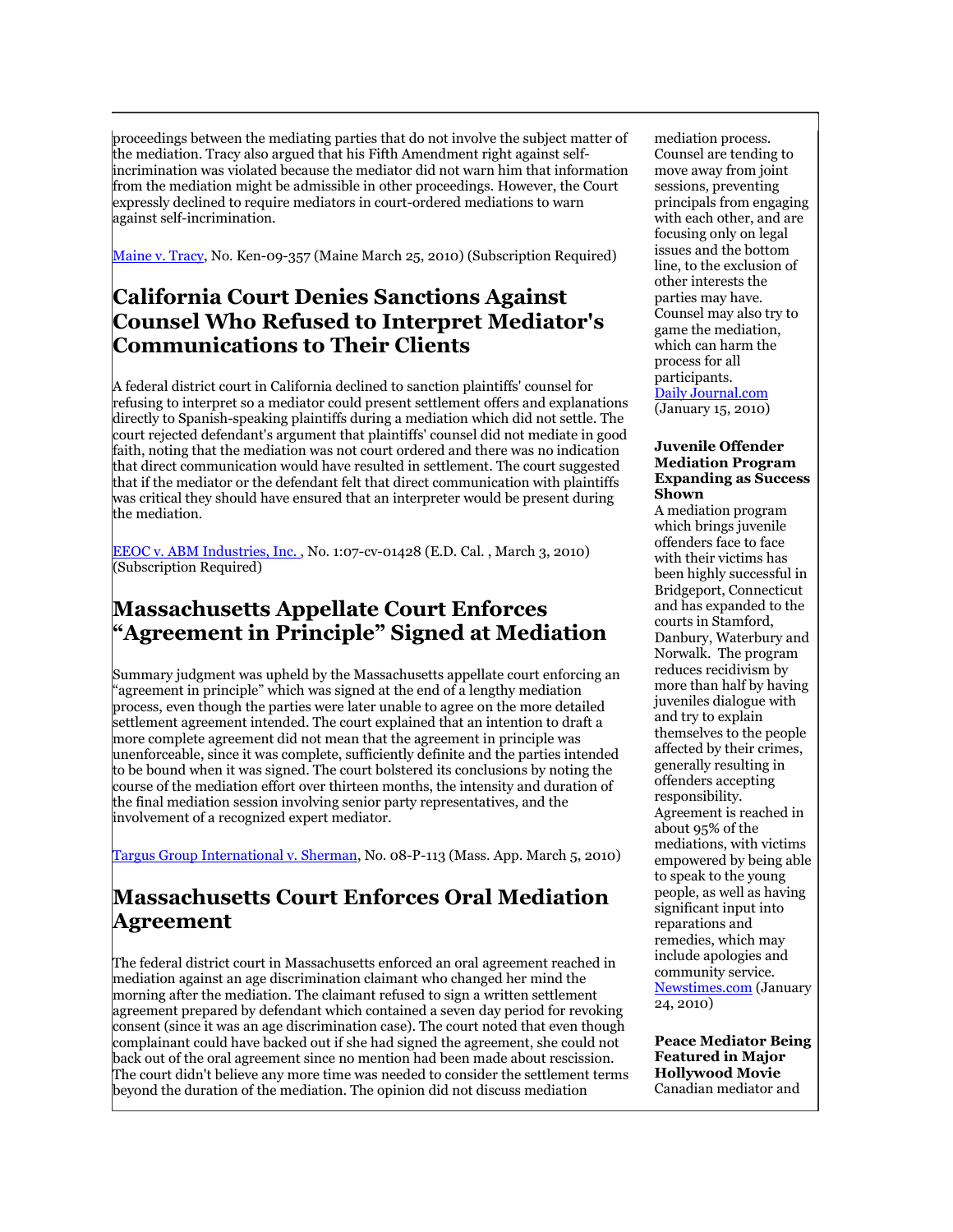confidentiality. The court did note that it was appropriate for the mediator to evaluate the case.

[Eswarappa v. Shed Inc. /Kid's Club,](http://tinyurl.com/y63ut82) No. 06-11169 (D. Mass. February 18, 2010)

#### **Lack of Mediation Settlement in Michigan Does Not Provide Basis for Imposing Attorneys' Fees**

After an unsuccessful mediation conducted as required by a living trust agreement, the probate court held an evidentiary hearing and awarded post-mediation attorneys' fees to one side as sanctions for the other side failing to settle in mediation. The Michigan appellate court reversed because there was no court rule, contractual or statutory basis for attorneys' fees following mediation.

[In re Hills Revocable Living Trust,](http://tinyurl.com/2fw8l7b) No. 287285 (Mich. App. March 9, 2010) (Subscription Required)

#### **Mediation Set to Address Access to SeaWorld Death Video**

A Florida judge has ordered all interested parties to participate in mediation after granting a temporary injunction blocking release of video of a SeaWorld trainer's death by an orca. The mediation is expected to address privacy concerns along with the public's right to information. Mediation in similar cases has sometimes resulted in press inspection of imagery without public disclosure. SeaWorld video from an underwater camera and a camera in the park's Sky Tower are at issue.

[CNN.com](http://www.cnn.com/2010/CRIME/04/06/crime.scene.photos.privacy/?hpt=Sbin) (April 6, 2010); [CNN.com](http://www.cnn.com/2010/US/03/26/florida.seaworld.death/) (March 26, 2010)

#### **DOJ Mediation Eases Racial Tension in Florida Community**

A routine traffic stop led to violence between police officers and a crowd in Lake Wales, Florida in November. After the local NAACP chapter began talks with the city, the U.S. Department of Justice began a mediation in December and reached agreement in March. DOJ used its new mediation program called City Site Problem Identifying and Resolving Issues Together (City SPIRIT). The Lake Wales agreement includes representation of African-American and other minorities in city government and budget decisions, as well as improving communications and cultural sensitivity through training programs.

[News Chief.com](http://tinyurl.com/27w8mdc) (March 30, 2010)

### **Other Notable Cases and Proceedings**

- Georgia appellate court affirms dismissal of litigation where plaintiff had not complied with mediation requirement in dealer contract[. Houseboat](http://tinyurl.com/yypwr6j)  [Store, LLC v. Chris-Craft Corp. ,](http://tinyurl.com/yypwr6j) No. A09A1815 (Ga. App. March 11, 2010) (Subscription Required)
- Plaintiff's failure to appear at trial because mediation not completed leads to dismissal of litigation, which is upheld on appeal. [Maverick H. v. Givler,](http://www.leagle.com/unsecure/page.htm?shortname=intnco20100224610)  No. E2009-00253-COA-R3-CV (Tenn. App. February 24, 2010)

former peace director of the Carter Center, Ben Hoffman, has inspired a character in the upcoming movie *Girl Soldier*, starring Uma Thurman. Hoffman is also publishing a book, Peace Guerilla, about his mediation efforts with African guerilla leaders and his work with President Carter. [Marketwire.com](http://tinyurl.com/yeh94p3) (January 13, 2010)

#### **Other Cases & Resolutions:**

- City council in Florida considering settlement reached in mediation with strip club owner who filed federal lawsuit against restrictions on nude dancers claiming First amendment right of erotic expression, [NWF Daily News](http://www.nwfdailynews.com/news/destin-25773-dining-agenda.html) (February 13, 2010)
- Transgender social club and Italian restaurant in Massachusetts to mediate discrimination claims over denial of service, [Salem News.com](http://www.salemnews.com/punews/local_story_053222935.html) (February 23, 2010)
- Mediation yields million dollar settlement and apology to man falsely accused and imprisoned for twin's murder[, NBC4i.com](http://tinyurl.com/yc8alva) (March 5, 2010)
- Litigation against host over brain injuries from teenage wrestling on kitchen floor settled in mediation for \$300,000,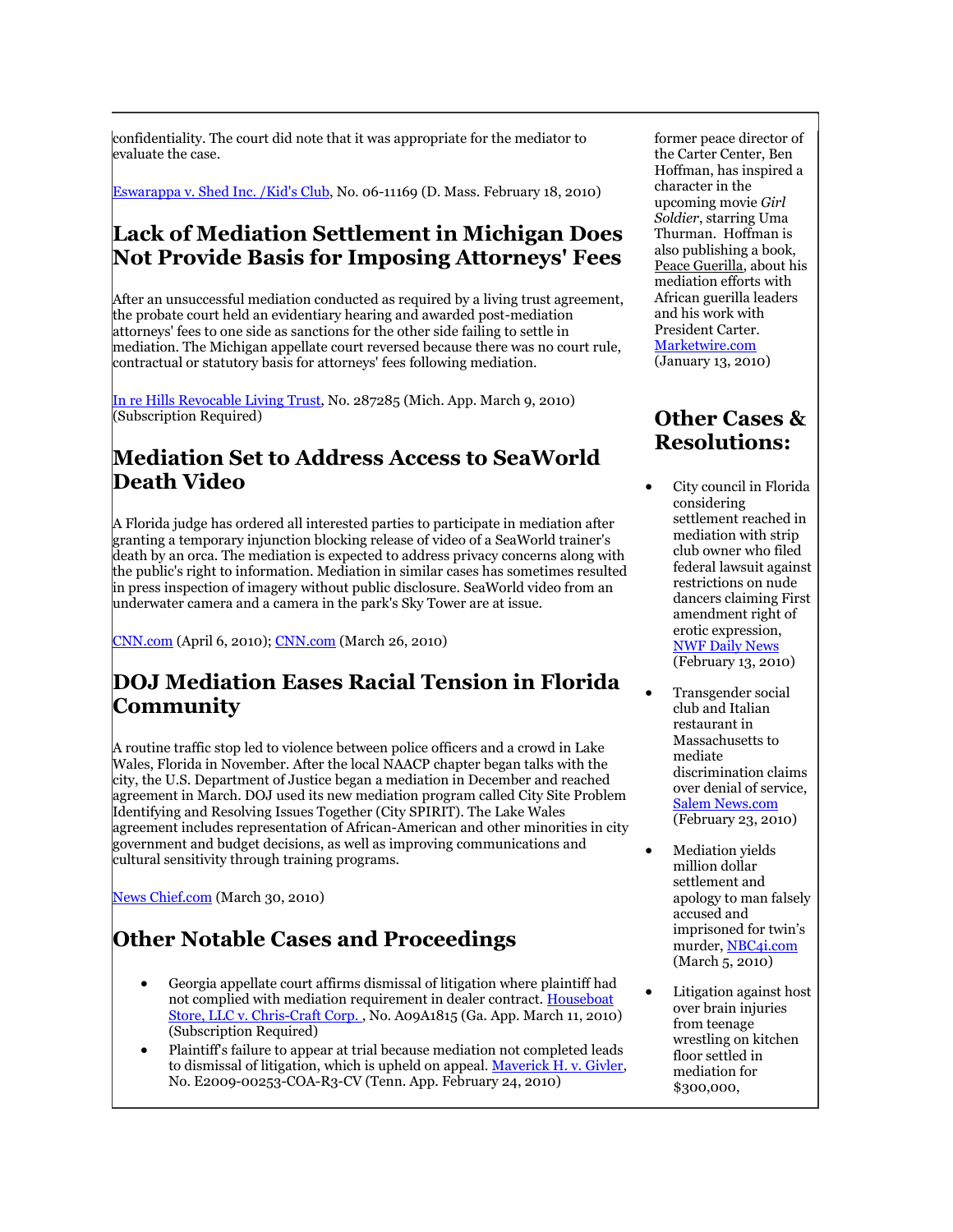- The Federal Mediation and Conciliation Service assisted Major League Soccer and the Major League Soccer Players Union with their collective bargaining agreement, reaching a new five-year agreement five days before the season opener. The sides met all day and night for two straight days to close the deal and avert a threatened strike[. Washington Post.com](http://tinyurl.com/yb5jfqu) (March 20, 2010); [ESPN.go.com](http://tinyurl.com/yar5nyx) (March 6, 2010)
- Mediation held at City Hall in Jakarta resulting in an agreement over Mbah Priok's grave, which will not be relocated, but the entrance gate and pavilion will be shifted to avoid disrupting the activities of ports and terminals. A commission will study a master plan and a further mediation session will be held to finalize a memorandum of understanding. [Berita](http://www.beritajakarta.com/2008/en/newsview.aspx?idwil=0&id=14573)  [Jakarta.com](http://www.beritajakarta.com/2008/en/newsview.aspx?idwil=0&id=14573) (April 15, 2010); [Berita Jakarta](http://www.beritajakarta.com/2008/en/newsview.aspx?idwil=0&id=14587) (April 16, 2010)

#### **NEWS & INITIATIVES:**

#### **Adoption of Mediation Being Considered by Russian Parliament**

Detailed proposed regulations to establish mediation as a dispute resolution procedure were introduced in the Russian Parliament in March. Mediation has not previously been a part of Russian law. The proposed regulations would rely on voluntary mediation between parties to a dispute and would provide for confidentiality. The regulations would also establish quality standards for mediation services and some integration of mediation with arbitration and litigation.

[Mondaq.com](http://www.mondaq.com/article.asp?articleid=96386) (March 22, 2010) (Registration Required)

#### **Italian Legislation Would Mandate Mediation Prior to Litigation**

Legislation introduced in Italy would require mediation prior to litigation in civil and commercial disputes, including insurance and medical malpractice. Compulsory mediation is limited to four months and must be conducted by independent professional groups registered with the Italian Ministry of Justice. If mediation is not successful, either party may then file suit, but litigation costs may be awarded or withheld depending on whether the outcome of litigation differs from proposed settlement terms. The legislation, which would take effect in March 2011, is intended to provide cost savings and help streamline Italy's overburdened judicial system.

[Mondaq.com](http://www.mondaq.com/article.asp?articleid=96338) (March 22, 2010) (Registration Required)

### **Other International Mediation Developments**

- **Jamaica** willing to mediate dispute with U.S. over extradition of strongman to U.S. on drug and firearms charges. [Jamaica Observer](http://www.jamaicaobserver.com/news/Dudus-dispute-headed-to-UN) (March 14, 2010)
- **Ireland** could save up to  $\epsilon$  200 million per year by using mediation rather than litigation in state legal matters, according to a study based on over 400 Freedom of Information requests[. Irish Times](http://www.irishtimes.com/newspaper/ireland/2010/0306/1224265706847.html) (March 6, 2010)
- Elder mediation training expanding scope of services in **Ireland**. [Irish](http://www.irishtimes.com/newspaper/health/2010/0323/1224266869958.html)

#### [Pennsylvania Law](http://tinyurl.com/yjreco8)  [Weekly](http://tinyurl.com/yjreco8) (January 18, 2010)

- Mayweather-Pacquiao fight canceled after mediation did not resolve dispute over drug testing requirements; federal litigation filed by Pacquiao; mediator seeks to clarify record, [Mlive.com](http://www.mlive.com/mayweather/index.ssf/2010/01/mayweather-pacquiao_fight_call.html) (January 7, 2010); [LA Times.com](http://tinyurl.com/yd7usvc) (January 7, 2010)
- Football coach Mike Leach and Texas Tech are mediating dispute resulting from the university firing coach, [Dallas](http://tinyurl.com/y8evw6y)  [new.com](http://tinyurl.com/y8evw6y) (February 2, 2010)
- Bickering owners of teams in the new North American Soccer League and the USL compromised to save the 2010 season, with the U.S. Soccer Federation acting as mediator[, Democrat](http://www.democratandchronicle.com/article/20100108/SPORTS05/1080332/1007/SPORTS)  [and Chronicle.com](http://www.democratandchronicle.com/article/20100108/SPORTS05/1080332/1007/SPORTS) (January 8, 2010)
- Parties encouraged by mediation between San Diego Gas & Electric Co. and critics of its plan to cut off power to avoid wildfires during extreme conditions, [SignOn San Diego](http://tinyurl.com/ye9543p) (February 13, 2010)
- Six Flags unsecured creditors ask federal bankruptcy judge to order mediation over reorganization plan to avoid two-week trial, [Reuters](http://www.reuters.com/article/idUSTRE61G3AS20100217) (February 17, 2010)
- Dallas judge orders school district and conservation league to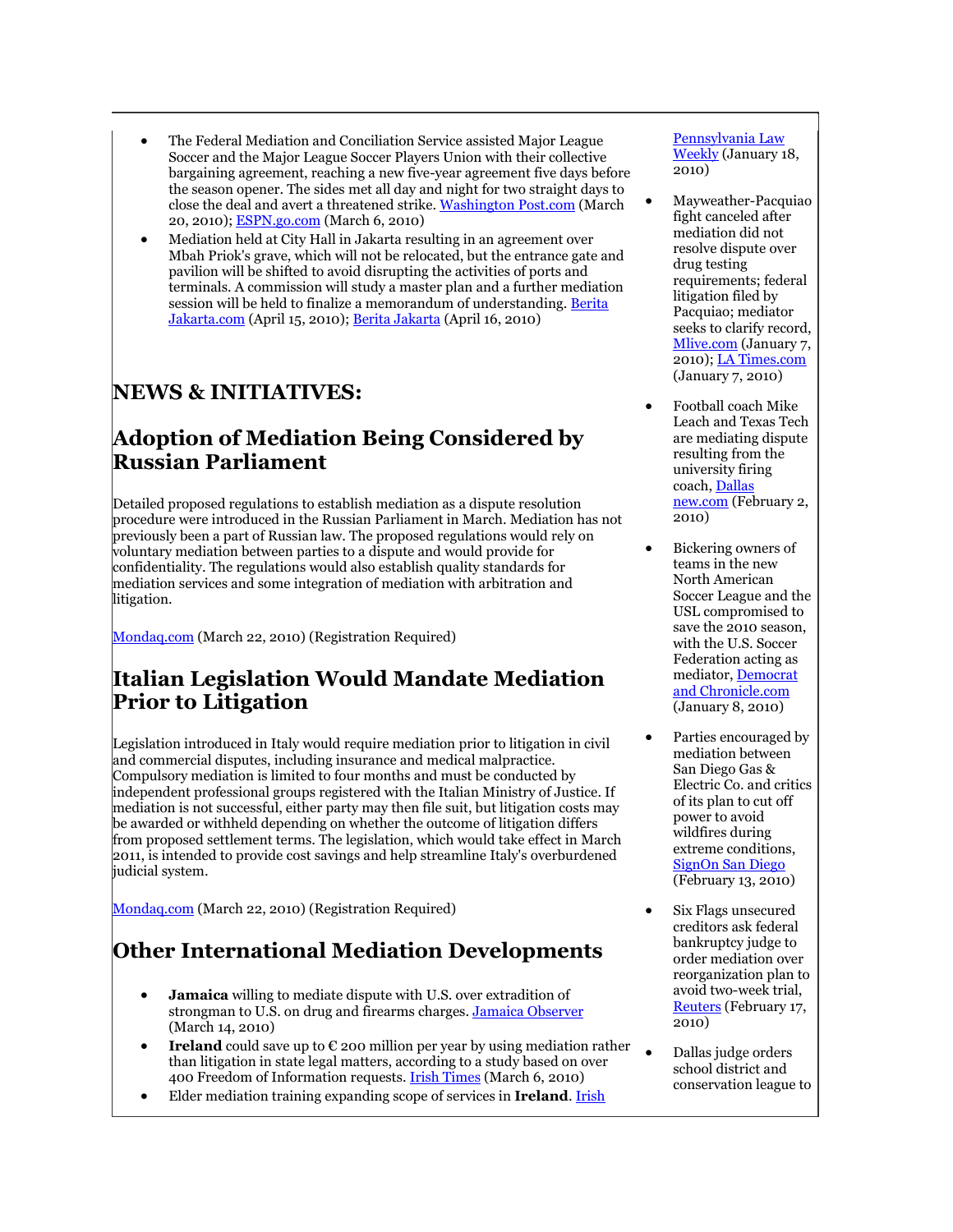Times (March 23, 2010)

- **Pakistan**'s Karachi Centre for Dispute Resolution, with assistance of the World Bank's International Finance Corporation, sponsors Women Mediation Week for female litigants[. Trading Markets](http://tinyurl.com/y3er38n) (March 13, 2010)
- Non-governmental organization in **Nigeria** trains women in mediation and conflict transformation. [AllAfrica.com](http://allafrica.com/stories/201003170490.html) (March 17, 2010)
- Minister of Justice of **Rwanda** urges Senate to establish local Committees of Mediators to expand mediation capacity and rebuild trust and harmony. [All Africa.com](http://allafrica.com/stories/201004210195.html) (April 21, 2010)
- **South Africa**'s new King III code for the first time requires corporations to consider alternative dispute resolution rather than just litigation. [TimesLive.co.za](http://www.timeslive.co.za/business/careers/article363723.ece) (March 21, 2010)
- Lawyers in **South Africa** should recommend mediation to clients or they may have their fees limited. *IAfrica.com* (March 1, 2010)
- **Hong Kong**'s Secretary for Justice emphasizes greater use of mediation as key feature of Civil Justice Reform. [Stock Markets Review](http://tinyurl.com/2vqko63) (April 17, 2010)
- **Hong Kong** Practice Direction 3.3 provides for voluntary mediation in shareholder and related disputes, in addition to PD 31. [HerbertSmith.com](http://tinyurl.com/yklnkdp) (January 7, 2010)
- **Singapore** seeks to resolve ethnic and religious differences through mediation[. ChannelNewsAsia.com](http://tinyurl.com/y2q7gut) (March 5, 2010)

#### **Greensboro Launches Landlord-Tenant Mediation Program**

The city of Greensboro, North Carolina is working with the Conflict Studies and Dispute Resolution Program of the University of North Carolina at Greensboro to launch a program to resolve disputes between landlords and tenants. The Landlord-Tenant Dispute Program has been developed with input from stakeholders. The program is intended to reduce litigation, but depends on both sides voluntarily agreeing to participate.

[Digtriad.com](http://www.digtriad.com/news/local/story.aspx?storyid=139740&catid=57) (March 30, 2010); [Greensboro Press Release](http://www.greensboro-nc.gov/pressreleases/disputeprogram-032410.htm)

#### **Washington State Moving to Extend Agricultural Mediation Program**

Legislation is moving forward in Washington state to extend to 2015 the agricultural mediation program which began in 1987. The bill authorizes \$7.5 million per year, but less than \$4.5 million has been appropriated for the current fiscal year. Washington is one of 32 states which participates in the Certified State Agricultural Mediation Program, administered by the Farm Service Agency of the U.S. Department of Agriculture, which helps farmers resolve disputes with lenders and others in order to avoid litigation, appeals, bankruptcy and foreclosure, and may occasionally deal with rural housing, development and even civil rights.

[AgWeek.com](http://www.agweek.com/event/article/id/153601/publisher_ID/40/) (March 8, 2010)[; USDA Agricultural Mediation Program](http://www.fsa.usda.gov/FSA/webapp?area=home&subject=oued&topic=ops-am)

### **Update on Home Foreclosure Mediation**

 **Maryland** has passed legislation requiring mediation between homeowners facing foreclosure and mortgage lenders, at the option of borrowers. The legislation builds on existing reforms by requiring lenders mediate over proposed demolition of historic church building, despite school district's assertion that there is nothing to mediate, [Dallas News.com](http://oakcliffblog.dallasnews.com/archives/2010/02/judge-orders-mediation-in-chur.html) (February 5, 2010)

- University of Hawaii resolves labor dispute with University of Hawaii Professional Assembly in mediation, [Hawaii.edu](http://www.hawaii.edu/news/article.php?aId=3342) (January 16, 2010)
- New York State Agricultural Mediation Program offers support to farmers facing wide variety of disputes, [TCextra.com](http://tinyurl.com/ylo6xra) (February 11, 2010)
- EPA hires local mediator to conduct situation assessment and find common ground for resolving Yakima Valley's ground water contamination problem[, Tri-City](http://tinyurl.com/y9pxqu2)  [Herald.com](http://tinyurl.com/y9pxqu2) (February 7, 2010)
- Two Oregon counties have agreed to mediate ongoing dispute over sewer rates and payments, and will resort to binding arbitration if mediation is not fully successful, Oregon [Live](http://tinyurl.com/y9msxan) (February 19, 2010)
- Georgia cities and county turn to mediation to determine service areas for water and sewer service, [Savannah Now.com](http://tinyurl.com/ydoqpfd) (January 16, 2010); [Savannah Now.com](http://tinyurl.com/yecvwsv)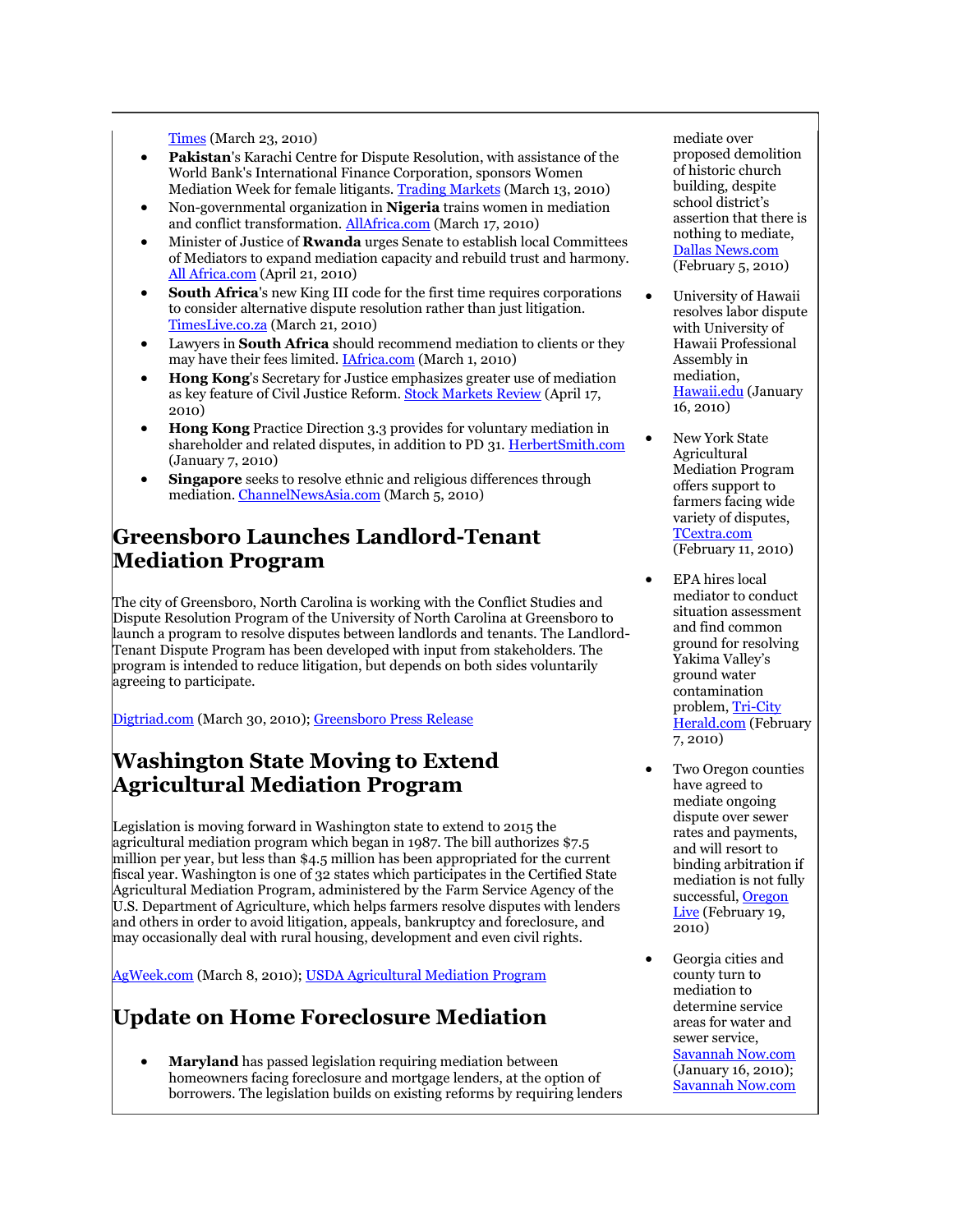to work directly with homeowners on loan modifications. The program takes effect on July 1, 2010 and details are still being worked out. [Washington Post](http://www.washingtonpost.com/wp-dyn/content/article/2010/04/14/AR2010041404602.html) (April 15, 2010)[; Loan Safe.org](http://tinyurl.com/yygu5su) (March 17, 2010)

- **Outagamie County, Wisconsin** judges have begun a program to encourage mediation prior to foreclosure. Foreclosure summonses must include information on the program. Lenders who do not cooperate risk not having their foreclosures approved. Outagamie is the third county in the state to use the program, which was developed by Marquette University Law School, and three other counties may begin programs. [PostCrescent.com\(](http://tinyurl.com/ycrn22o)February 25, 2010)
- The **Vermont** House passed legislation requiring mediation between lenders and homeowners prior to home foreclosure. One challenge is a shortage of trained mediators, but the Vermont Bar Association is setting up a training program for lawyers interested in providing mediation. [Business Week](http://www.businessweek.com/ap/financialnews/D9EHMV2G0.htm) (March 19, 2010)
- Three banks have filed suit to block the foreclosure-mediation ordinance of **Providence, Rhode Island**, arguing that the city is preempted by state law on foreclosure. The ordinance was the first of its kind in the state when adopted in September; a similar foreclosure-mediation ordinance has since been enacted in Cranston. [Projo.com](http://tinyurl.com/36dqk84) (April 10, 2010)
- **Florida**'s new statewide mediation program to resolve foreclosure cases more quickly has moved slowly in the months since the Florida Supreme Court's order. The program is running in only four of the state's 20 judicial circuits – and three of the four already had foreclosure mediation programs. Logistical issues are a challenge, including the requirement that each program be run by a non-profit organization which is politically and professionally neutral and has resources sufficient for a high case volume. [Bradenton.com](http://tinyurl.com/28x29n4) (March 31, 2010)
- The **Nevada** Supreme Court is considering a third set of rule changes since its Foreclosure Mediation Program went into effect last July. Among other things, the proposed changes would extend mediation timelines from 90 to 135 days, allow price opinion letters in place of appraisals, permit postponement of mediations upon agreement, and generally limit mediators to no more than three mediations a day[. LasVegasSun.com](http://tinyurl.com/y3rxlwr) (March 4, 2010)

(January 23, 2010)

- Watershed dispute involving Minnesota county, cities, township and local and state agencies moving into mediation[, Woodbury](http://www.woodburybulletin.com/event/article/id/34130/group/home/)  [Bulletin.com](http://www.woodburybulletin.com/event/article/id/34130/group/home/) (February 22, 2010)
- Florida developer pursues statutory right of mediation of land use dispute after plan for townhomes on 2 acres covered by tidal waters is widely rejected, [Palm Beach](http://tinyurl.com/ycu3se5)  [Daily News](http://tinyurl.com/ycu3se5) (February 20, 2010)
- Mediation expected to resolve dispute with hurling players in Limerick[, RTE Sport](http://www.rte.ie/sport/gaa/championship/2010/0121/limerick.html) (January 21, 2010)
- Iceland contacts several governments about mediating issues related to \$5 billion owed Britain and the Netherlands due to banking crisis; Dutch foreign minister not sure whether mediation needed, [Moneycontrol.com](http://tinyurl.com/ya6zlpc) (January 25, 2010); **[UK Reuters](http://uk.reuters.com/article/idUKLDE60R1X020100128)** (January

28, 2010) Canadian Liberal

- leader backs efforts by Six Nations Confederacy to bring in mediator to help resolve land claim with Ottawa from the 1820s in which \$1 billion is demanded and \$26 million offered[, Spec.com](http://www.thespec.com/News/Local/article/704771) (January 14, 2010)
- Third round of mediation talks scheduled in labor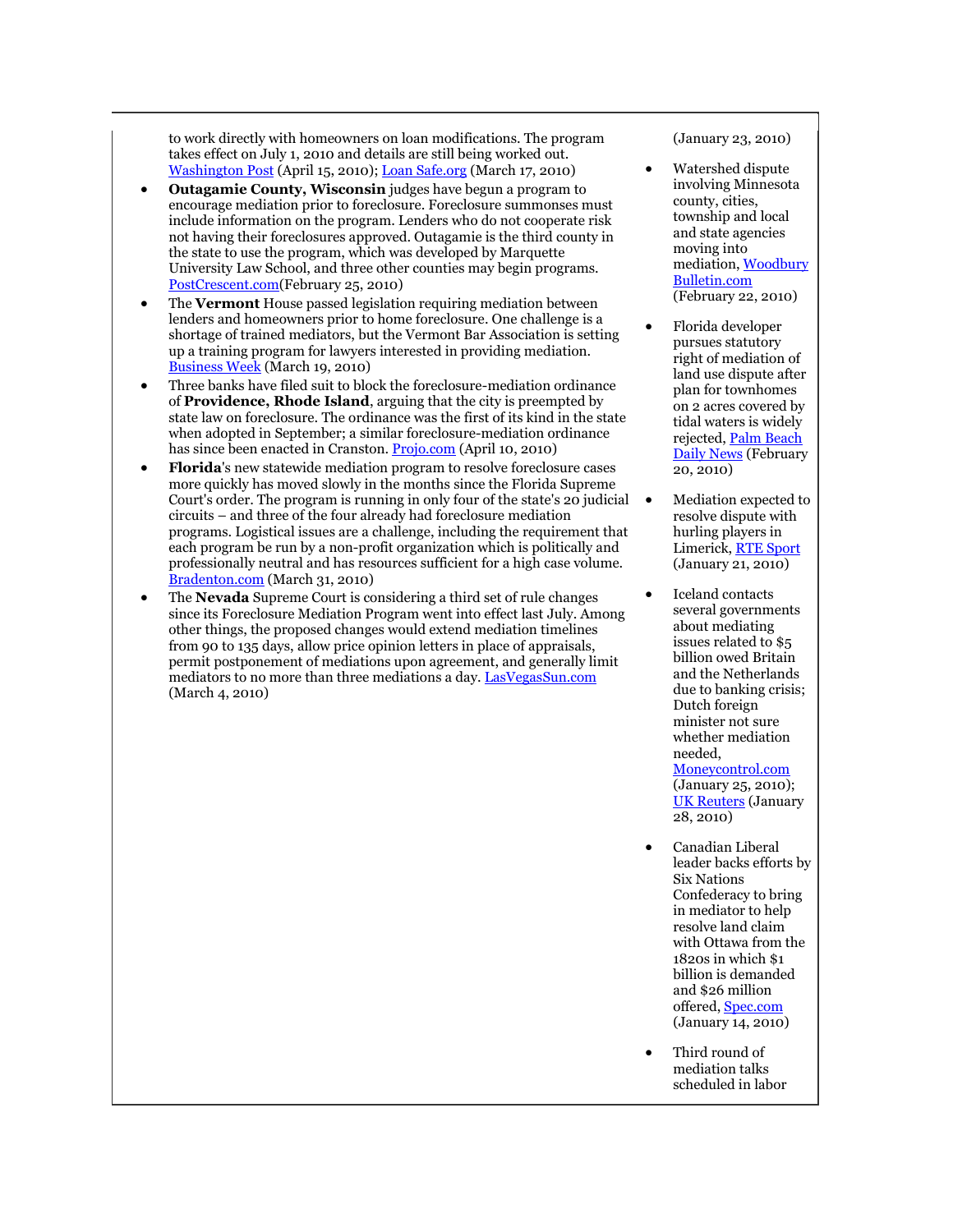dispute that totally halted beer production by Anheuser-Busch InBev in Belgium, [Reuters](http://www.reuters.com/article/idUSLDE60J04D20100120?type=marketsNews) (January 20, 2010)

- Warring Australian factions of The Wilderness Society are meeting for twoday mediation in Melbourne to try to resolve escalating litigation, [SMH.com](http://www.smh.com.au/environment/wilderness-factions-to-meet-20100220-oms0.html) (February 21, 2010)
- New Zealand Human Rights Commission mediation begins over Sikh barred from club due to policy treating turbans as hats, NZ [Herald](http://tinyurl.com/yc6bvtr) (January 19, 2010)

#### **Other News & Initiatives:**

- Mediation by the Connecticut insurance department recovered over \$3 million in 2009 from insurance companies on behalf of consumers who complained to the state agency, [Courant.com](http://tinyurl.com/yc9fo6q) (January 28, 2010)
- U.S. Department of Justice mediation program urged for resolving disputes over compliance by businesses with the Americans with Disabilities Act[, Post-](http://www.post-gazette.com/pg/10013/1027674-431.stm)[Gazette](http://www.post-gazette.com/pg/10013/1027674-431.stm) (January 13, 2010)
- International mediation expert teaching native title mediation course in Australia to provide a model for land